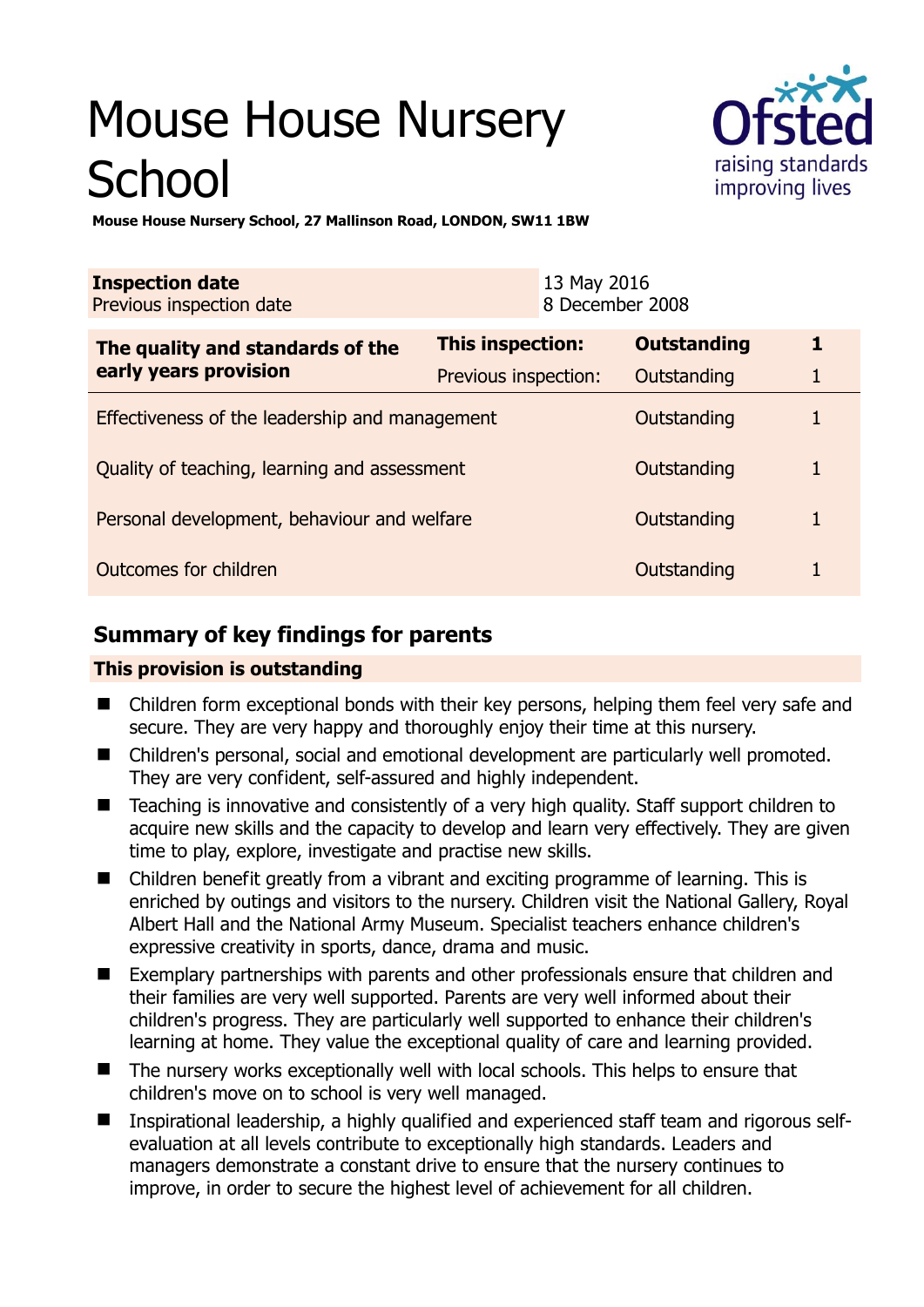## **What the setting needs to do to improve further**

#### **To further improve the quality of the early years provision the provider should:**

 $\blacksquare$  implement plans to provide more opportunities outdoors for children to extend their already excellent skills in information technology, and review the impact of this on their learning.

## **Inspection activities**

- $\blacksquare$  The inspector observed the quality of teaching during activities indoors and outdoors, and assessed the impact this has on children's learning.
- The inspector completed a joint observation with the nursery manager.
- The inspector held a meeting with the nursery manager and provider. She looked at relevant documentation, such as the nursery's self-evaluation and evidence of the suitability of staff working in the nursery.
- The inspector spoke to a small number of parents during the inspection and took account of their views.

**Inspector** 

Vicky Turner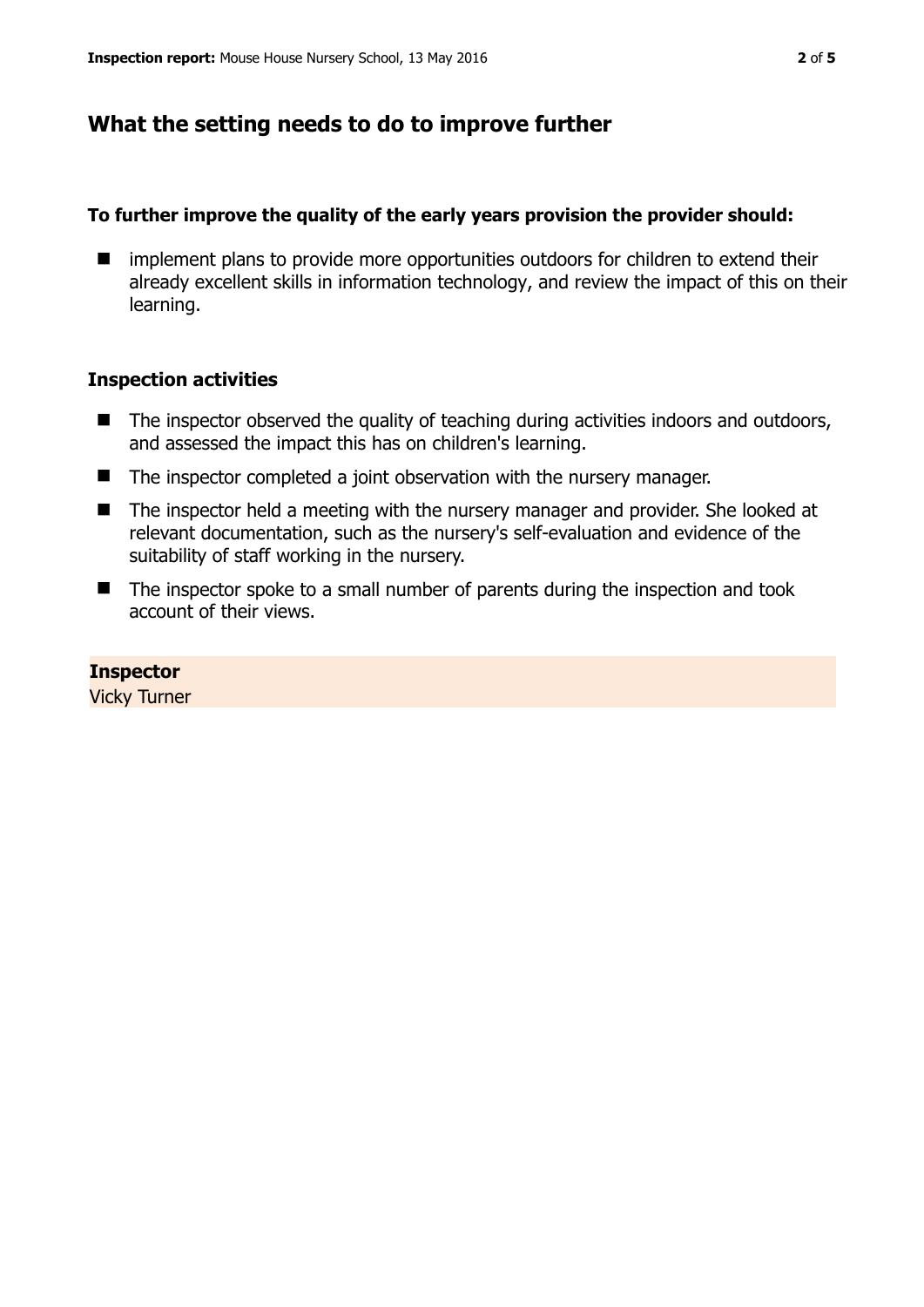## **Inspection findings**

## **Effectiveness of the leadership and management is outstanding**

The nursery is exceptionally well led and managed. It is one of a group of 13 nurseries that work very well together and share strong practice. Safeguarding is effective. Recruitment procedures and induction are rigorous. Systems for monitoring staff performance and supervision are robust, resulting in very well targeted, high-quality staff training. This contributes to a vigorous cycle of professional development. Management is currently supporting two members of staff who are working towards a degree and a level 3 qualification respectively. Rigorous tracking systems ensure that children's individual needs are very well catered for. The attendance rate is consistently high so children benefit greatly from the rich and varied learning opportunities provided.

## **Quality of teaching, learning and assessment is outstanding**

Regular and precise observation and assessment enable staff to plan exciting and challenging learning opportunities that engage all children. Children's language and communication skills are very well promoted. Children participate in and thoroughly enjoy an interactive story session. They benefit from daily, high quality, fun, pre-reading activities. Children's writing is very visible around the nursery. Children estimate, measure and compare each other's heights using related vocabulary. They are very competent in the use of technology to support and extend their learning. They capture their learning using electronic tablets and assess the quality of photographs taken. However, management has identified the need to provide even more opportunities to build on these skills in the outdoor provision.

## **Personal development, behaviour and welfare are outstanding**

Children thrive in this highly stimulating and inclusive learning environment. Staff set very clear and consistent boundaries and children know the rules. Behaviour is exemplary. Parents share their children's achievements with staff. Termly show and share sessions provide excellent opportunities to share children's achievements with parents. Children have a very good understanding of how to manage risks and keep themselves safe. They learn how to stay healthy and have excellent opportunities for daily physical activities. Children observe life cycles and go pond dipping. They benefit from regular woodland activities where they explore the natural world. They finger paint on different surfaces outdoors. They make 'chocolate cakes' and muddy 'potions' for the frogs in the mud kitchen. They support local projects and charities, contributing to children's increasing awareness of the needs of others. Children's views are highly valued.

## **Outcomes for children are outstanding**

All children achieve exceptionally well and make rapid progress. They are encouraged to be active, creative learners with high expectations of themselves. Children are very highly motivated and enthused. They are eager to participate and demonstrate high levels of sustained concentration in chosen activities. Children link letters to sounds. They sound out and blend sounds to read and spell words. Some children begin to read independently. They are developing into very confident, independent learners with excellent skills for the future.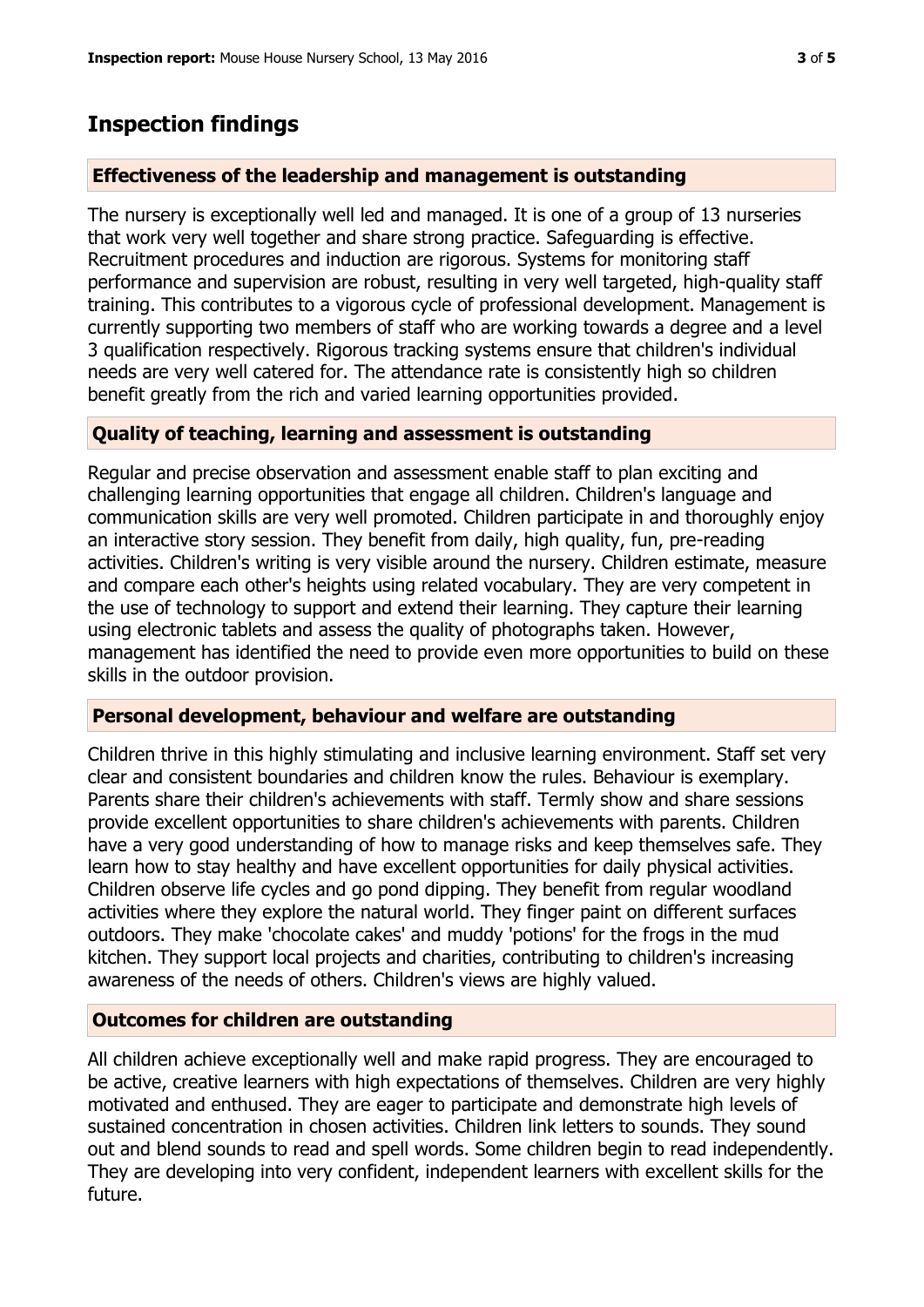## **Setting details**

| Unique reference number                             | EY366864                                                                             |  |
|-----------------------------------------------------|--------------------------------------------------------------------------------------|--|
| <b>Local authority</b>                              | Wandsworth                                                                           |  |
| <b>Inspection number</b>                            | 1040049                                                                              |  |
| <b>Type of provision</b>                            | Sessional provision                                                                  |  |
| Day care type                                       | Childcare - Non-Domestic                                                             |  |
| <b>Registers</b>                                    | Early Years Register, Compulsory Childcare<br>Register, Voluntary Childcare Register |  |
| Age range of children                               | $2 - 4$                                                                              |  |
| <b>Total number of places</b>                       | 80                                                                                   |  |
| Number of children on roll                          | 105                                                                                  |  |
| Name of registered person                           | The Kindergartens Limited                                                            |  |
| <b>Registered person unique</b><br>reference number | RP903415                                                                             |  |
| Date of previous inspection                         | 8 December 2008                                                                      |  |
| <b>Telephone number</b>                             | 01622 833331                                                                         |  |

Mouse House Nursery School was registered in 2008. The nursery employs 22 members of childcare staff. Of these, 16 hold appropriate early years qualifications at level 3 or above, including two with early years professional status and four with qualified teacher status. The nursery opens from Monday to Friday during term time only. Sessions are from 8.40am until midday and from 12.45pm until 4pm. The nursery provides funded early education for three- and four-year-old children.

This inspection was carried out by Ofsted under sections 49 and 50 of the Childcare Act 2006 on the quality and standards of provision that is registered on the Early Years Register. The registered person must ensure that this provision complies with the statutory framework for children's learning, development and care, known as the early years foundation stage.

Any complaints about the inspection or the report should be made following the procedures set out in the guidance 'Complaints procedure: raising concerns and making complaints about Ofsted', which is available from Ofsted's website: www.gov.uk/government/organisations/ofsted. If you would like Ofsted to send you a copy of the guidance, please telephone 0300 123 4234, or email enquiries@ofsted.gov.uk.